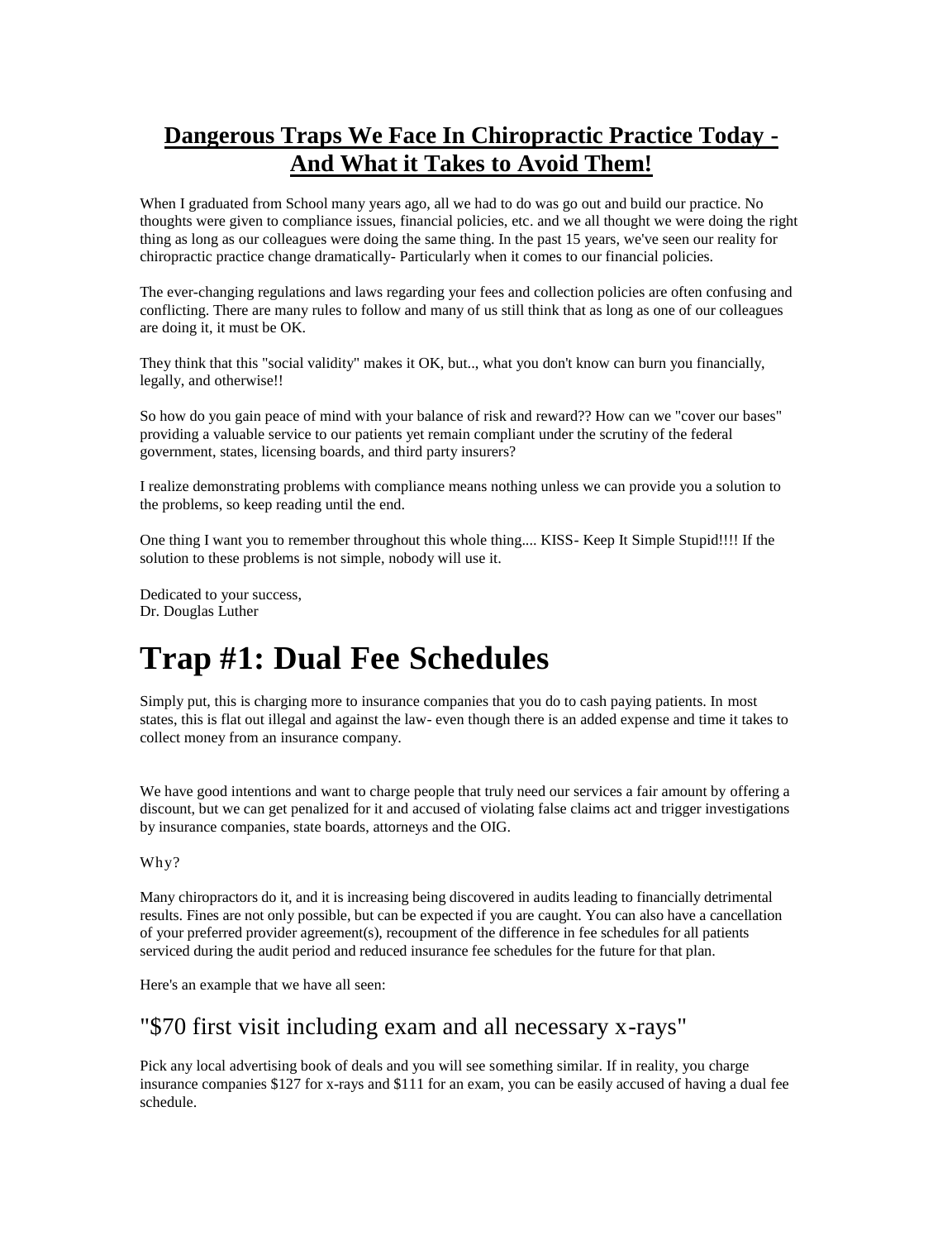Here's another one: let's say a "shopper" calls your office and asks your receptionist how much you charge for an adjustment and the receptionist tells the caller \$45, yet in reality, you charge insurance companies \$65, then this is a dual fee schedule!

These scenarios happen every day, and chiropractors think that it's okay because they think "everyone's doing it." The truth is chiropractors can and DO get investigated all the time for these activities. Audits happen on a regular basis and we all know people who have been audited. Why make yourself a bigger target than you have to be and potentially face all the legal and financial issues associated with it?

It's important to remember all practices are required to have a fee schedule as a legal requirement. By not following a fee schedule that we follow, we can unknowingly set ourselves up for allegations of fraud and having to defend those allegations.

This is not a risk that any physician- chiropractor, dentist or other, should take. Keep reading to learn about a better, safer, and compliant option.

But first, let's get to another common practice that might be putting you at risk.

# **Trap #2: Time Of Service Discounts**

Some States do allow you to offer "Time of Service" (TOS) discounts, however, you don't want to assume your state does. The best way to find out is to call your state board or state association and ask if it is against state law. Another thing to consider and ask them is what paperwork or forms are necessary to allow you to do it.

The big trap many of us do yet we aren't even aware of is that our time of service discounts are too unreasonable. The OIG (office of inspector general — the enforcement arm of Medicare) issued an opinion that the discount must reflect the "actual book keeping savings" we face as providers- typically 5-15%. Many of our TOS discounts, because they are substantially greater than this threshold, become less defendable. Ultimately, our vulnerability goes up and we can again be accused of having a "dual fee schedule."

Another thing to consider is that a time of service discount is a "time of service" discount- we can't go back and bill the patient for that service- they have to pay at the actual time of service.

A potential outcome of offering an improper TOS discount is the accusation of an inducement violationwhich can become VERY expensive VERY fast. Read on....

# **Trap #3: Inducement Violations**

You hear it everywhere....

"Free massage with your first visit" or "FREE exam and xrays for all new patients" In fact, I actually heard one of these advertisements today on my way to work. They are also in local magazines and common in many of our spinal screening offers. I've even seen these types of ads in Groupon or other types of social media.

Of course it makes sense in tough financial times to offer some type of offer to get people to come see you. We want to make it easier for people to patronize our business, but as healthcare providers, we are held to a higher bar.... And ultimately these poor decisions can be illegal and costly!!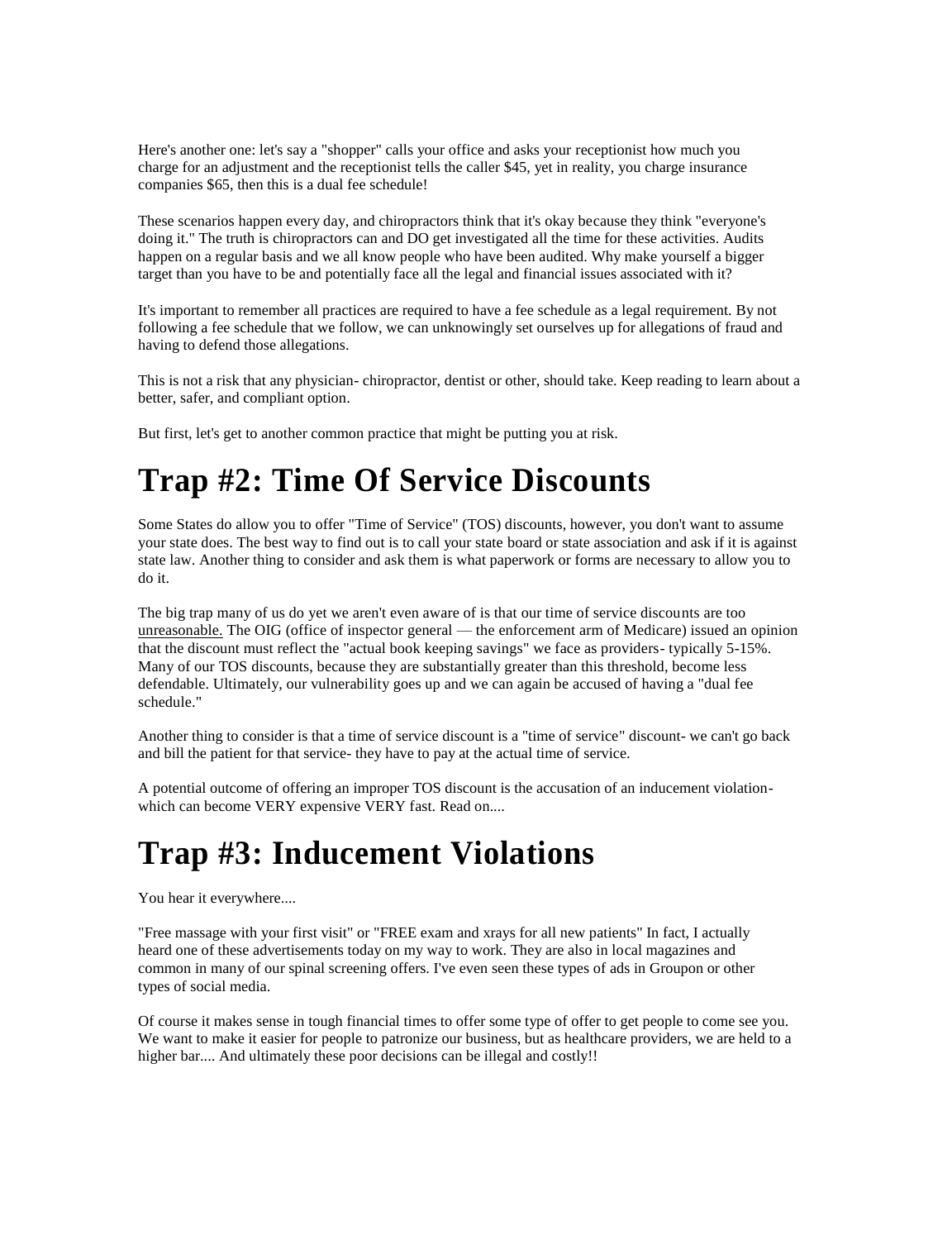Once again, we are lulled into thinking that because everybody else is doing it, it must be ok for me to do it, too, but that type of "stinking thinking" can get us into a lot of trouble.

It is flat out illega1 to offer a free or discounted service to a federally funded insurance patient as well as Medicare and Medicaid. This can be seen as an inducement and NOT legal to offer free or discounted service to any patient who has a federally funded insurance program, particularly Medicare and Medicaid patients. This can be seen as an inducement and can result in a \$10,000 fine for each occurrence.

The OIG (office of inspector general) which is the long arm of the law for all federally funded healthcare programs (eg Medicare) states that any gifts must be cheap and of nominal value. They say the gifts cannot exceed \$10 each and no more than \$50 per year per patient.

Multiply \$10,000 for each occurrence you are aware of and see how financially vulnerable you are. It's not hard to see how the sheer number of violations of this can potentially force you out of business.

## **Trap #4: Anti-Kickback Statutes Violations**

It is not uncommon to see cases involving the Anti-Kickback Statute headlining hospital and health system news. This is affecting the smaller providers, too. This federal regulation prohibits the offering, solicitation or acceptance of any type of gift or remuneration in exchange for rewarding referrals for federal healthcare program business (Federal programs, Medicare and Medicaid)

Congress originally enacted the Anti-Kickback Statutes in 1972. Because the rampant fraud and abuse that continued to occur, they increased the penalty of violating the anti-kickback statute from a misdemeanor to a felony to further discourage this act.

To cut down on Medicare and Medicaid fraud and abuse, including Anti-Kickback violations, the department of health and human services (MIS) and the Department of Justice created the Health Care Fraud Prevention and Enforcement Action Team, referred to as HEAT, in 2009. Healthcare fraud became a higher priority with the creation of HEAT, as we are all aware.

Presently the consequences for violating the Anti-Kickback Statutes are steep. Criminal penalties can include fines up to \$25,000 and a five-year prison term per kickback while civil monetary penalties can cost as much as \$50,000 per kickback in addition to three times the amount of damages sustained by the government. Violators can also be excluded from federal healthcare programs.

Ultimately, we are being increasingly subjected to many different layers of regulations in which we are obligated to follow to remain legal in the new age. This makes us a target as providers on for several different violations. Recoupment of money by insurance companies and the Federal government is a very profitable endeavor, and we all have seen examples of this occurring to ourselves or with our colleagues. The Federal government recoups \$8 for every dollar it spends on recoupment and that ratio is even higher for private insurers!!!! That is one reason recoupment efforts are going through the roof and keeping insurance payers busy (and some providers very nervous!)

## **Trap #5: False Claims Act Violations**

This is also called the "Lincoln Law" and is adopted by virtually all states and the federal government as well. The law prohibits anyone knowingly presenting a claim for payment (to the government or any private insurer), in which they know is materially false. How does this present itself in your practice?? For example, incorrectly waiving deductibles or coinsurances and not reporting it to insurance companies and trigger a false claims investigations. Upcoding a certain service for a higher reimbursement may also create accusations of a false claims act.